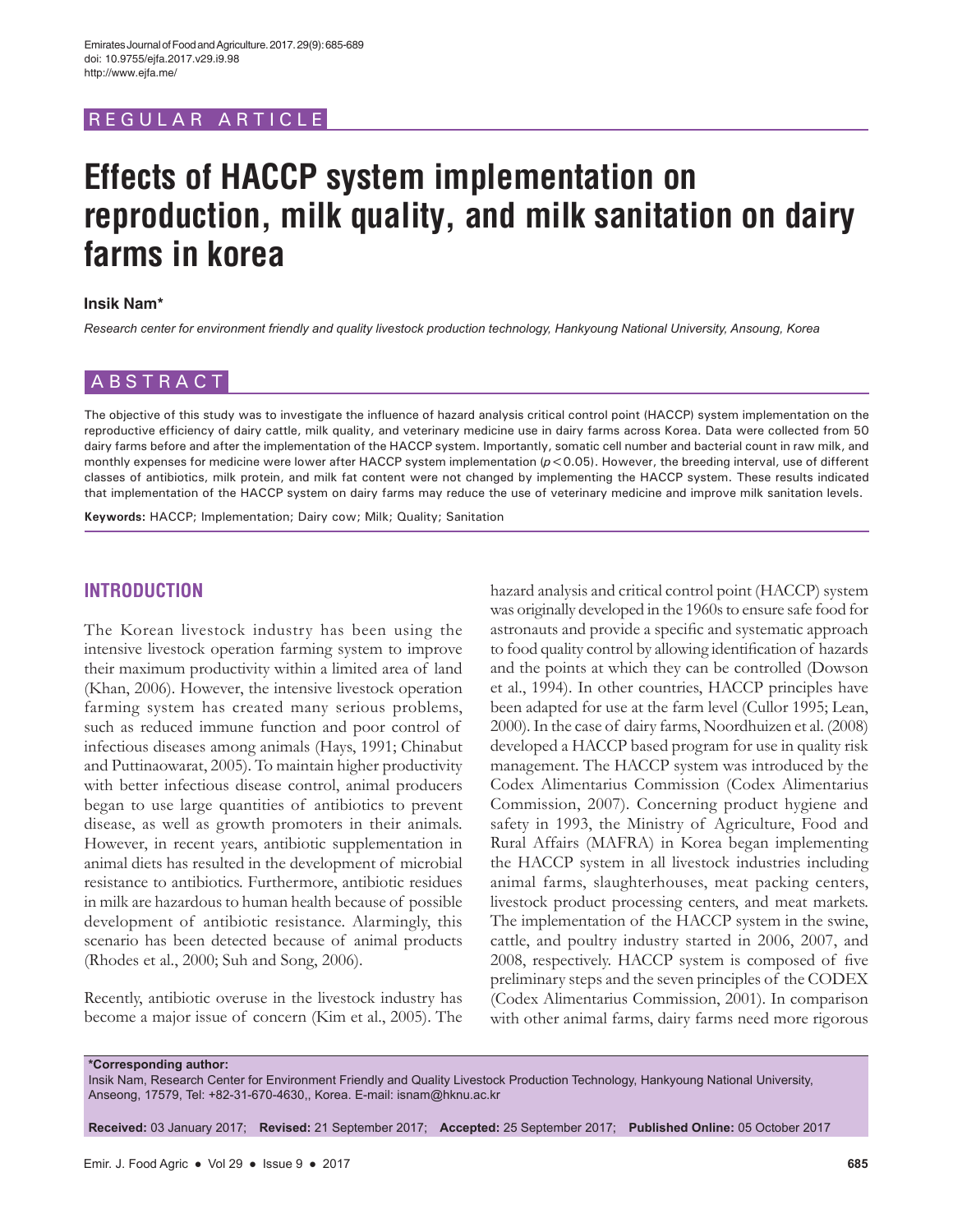sanitation and safety management systems to ensure the production of high-quality raw milk. In Korea, milk quality is based on protein, fat, and somatic and bacterial levels.

Therefore, by implementing the HACCP system, prevention of antibiotic overuse in animals or enhancement of milk quality is possible. Dairy farms in Korea began implementing the HACCP system in 2007. A total of 6,000 dairy farms are producing raw milk in Korea, of which 440 dairy farms are currently implementing the HACCP system based on the Livestock Products Sanitary Control Act (Korea Livestock Products HACCP Accreditation Service, KLPAS, 2016). However, there is a lack of information regarding the implementation and effects of the HACCP system on dairy farms.

Therefore, the goal of this study was to determine the effects of the implementation of the HACCP system on reproductive effectiveness of cattle, raw milk quality, and antibiotic requirements in Korean dairy farms.

# **MATERIALS AND METHODS**

#### **Dairy farm and data survey**

In this study, the impacts of HACCP system implementation on regenerative productivity, milk quality, and antibiotic use in dairy farms were studied. To conduct this study, we used the HACCP education center at the Hankyoung National University to recruit dairy farms that had implemented the HACCP system. Typically, animal farms prepare the HACCP system with the aid of consultants for three to six months and then apply to the KOLPHAS, KOLPHAS then visits the farms and assesses them based on dairy farm HACCP evaluation standards. From each farm, the following data and raw milk sample were collected in this study: milk production quantity (kg/head/day), breeding interval (day/head), weaning period (day/head), somatic cell count in raw milk (cells/mL), number of bacteria in raw milk (cells/mL), milk fat and milk protein content, and monthly expenses for antibiotics. The number of the types of antibiotics used among categories was compared before and after HACCP system implementation for twelve months, and we gathered dairy records provided by the farms. All data were collected at 50 HACCP-system implemented dairy farms during April 1, 2015 to March 31, 2016. Basic information, such as average cattle composition of the 50 HACCP system implemented dairy farms is shown in Table 1. All dairy farms were managed by the Korea Animal Improvement Association (KAIA).

## **Raw milk collection and analysis**

Raw milk was collected monthly and analyzed for the following: somatic cell count, number of bacteria, and fat and protein content. Thus, farmers can observe the quality and sanitation level of their raw milk. The analysis of milk was as follows, 30mL of milk was collected in a plastic container and approximately 20mg of antioxidant (Broadspectrum Microtabs. II D&F control system, Inc.) was added. Samples were stored at 4°C in a cold storage box and delivered to the lab within a day. Each milk sample was analyzed by an automatic milk analyzer (Automatic IR 4000/5000 Milk Analyzer, Foss Electric) for somatic cell count, number of bacteria, and fat and protein content (Sánchez et al., 2005).

### **Statistical analysis**

Statistical analysis was conducted using the Statistical Analysis System program (SAS, 2002). Effects on reproductive effectiveness of cattle, milk quality, milk sanitation, and antibiotic requirements were tested using an analysis of variance (ANOVA). The differences between means of before and after HACCP system implementation were determined using a *t*-test. The level of statistical significance was  $p \leq 0.05$ .

# **RESULTS**

Table 1 provides general information on the average number of cattle at the 50 dairy farms in Korea. Overall, the dairy farms had an average of 103 cows. This was comprised of 11 calves (10.39%), 37 growing cattle (36.52%), and 58 lactating cows, including dry cows (53.09%).

Table 2 shows an overview of average milk production, calving intervals, and weaning periods and provides information for before and after HACCP system

| Table 1: Average cattle composition of 50        |  |
|--------------------------------------------------|--|
| <b>HACCP-implementation dairy farms in Korea</b> |  |

| $1.17001$ pronounced and all $\gamma$ ranno in Roroa |                               |             |  |
|------------------------------------------------------|-------------------------------|-------------|--|
| <b>Classification</b>                                | Number of<br>cows (head/farm) | Rate $(\%)$ |  |
| Calves                                               | 11.08                         | 10.39       |  |
| Growing cattle                                       | 37.21                         | 36.52       |  |
| Lactating cows (including dry<br>cows)               | 58.33                         | 53.09       |  |
| Overall                                              | 103.21                        | 100.00      |  |

Values are expressed as mean or percentage (n=50 dairy farms)

| Table 2: Changes in productivity before and after HACCP |
|---------------------------------------------------------|
| implementation on dairy farms in Korea                  |

| <b>Item</b>                             | <b>HACCP system</b> |                | p value |
|-----------------------------------------|---------------------|----------------|---------|
|                                         | <b>Before</b>       | <b>After</b>   |         |
| Milk production<br>(kg/head/day)        | $28.7 + 0.63$       | $29.7 + 0.52$  | 0.22    |
| <b>Breeding intervals</b><br>(day/head) | $434.44 \pm 7.17$   | 419.89±5.17    | 0.11    |
| <b>Weaning periods</b><br>(day/head)    | $58.61 \pm 2.55$    | $59.72 + 2.81$ | 0.77    |

Values are expressed as mean±standard error of the mean (n=50 dairy farms)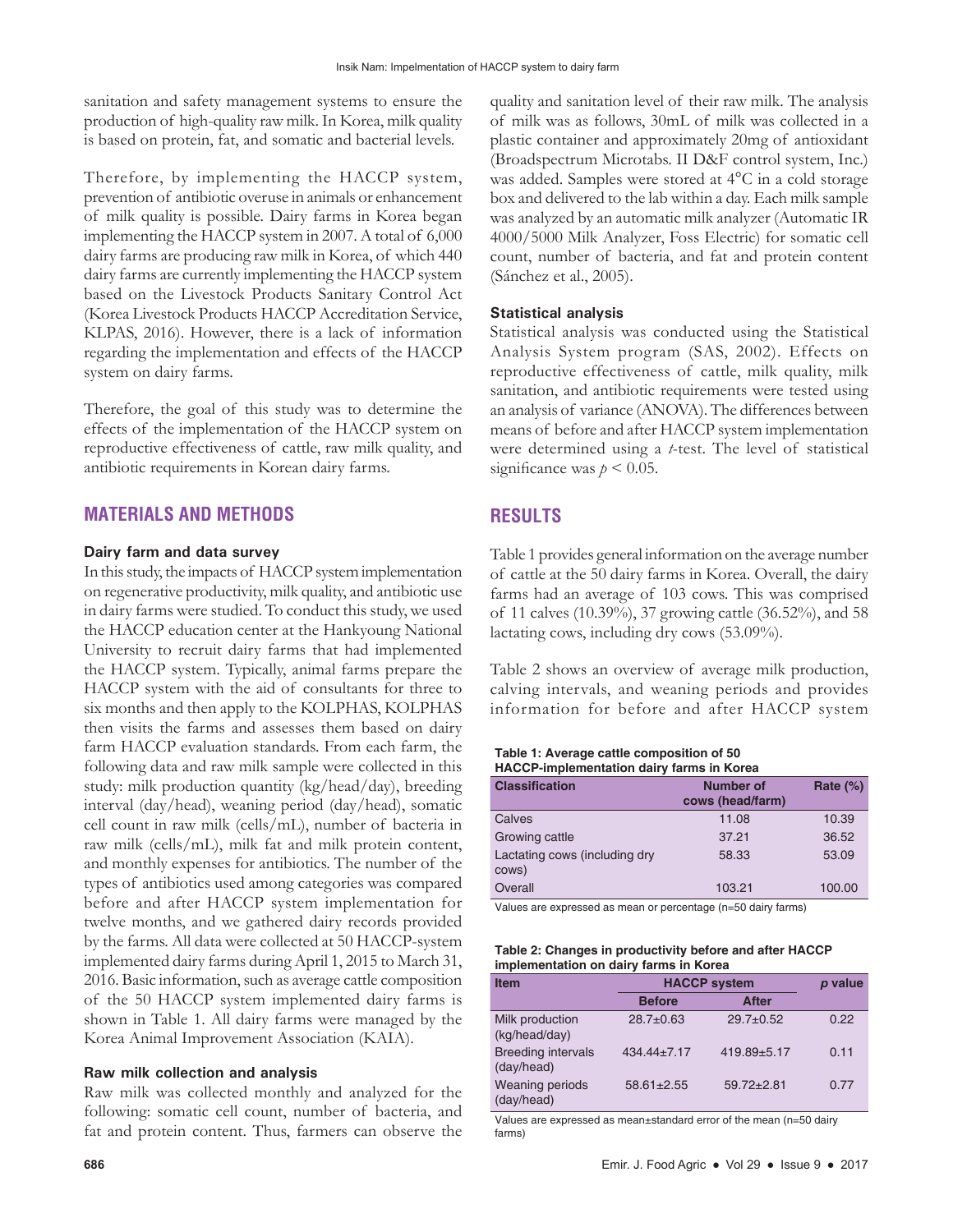implementation changes at the dairy farms. In Korea, calves are provided with colostrum for 2–3 days using an artificial feeder and then go to the liquid feeding stage. The average milk production after the implementation of the HACCP was 29.7 kg/head/day, showing only a 3.8% increase from 28.7 kg/head/day before the implementation and these values were not statistically different. Implementation of HACCP had no significant effect on weaning period (59.7 vs. 58.7 days, Table 2). No significant difference was found for calving intervals after the implementation of HACCP (419.8 vs. 434.4 days).

Changes in milk quality before and after HACCP system implementation in dairy farms are shown in Table 3. Implementing the HACCP system on dairy farms significantly decreased the number of somatic cells in milk by 24.6% ( $p$ <0.05). On average, 18.4  $\times$ 103 (cells/mL) somatic cells were observed before the implementation of the HACCP system and an average of  $13.7 \times 10^3$  (cells/mL) cells was observed after the implementation of the HACCP system. Implementation of the HACCP system also tended to increase the rate of first grade milk production (89.3%) compared to that of the non-HACCP implementation period (84.2%). Bacterial number in milk after HACCP implementation was significantly lower  $(0.51 \times 10^2$ cells/mL) compared to that which occurred before HACCP implementation  $(0.73 \times 10^2 \text{ cells/mL})$ (*p* < 0.05). Based on overall percentages, numbers of bacteria in milk decreased by 22.33% after the implementation of HACCP. HACCP implementation also affected the rate of first grade milk production (98.00% after HACCP vs. 92.68% before HACCP).

Fat and protein content in raw milk were not significantly affected by the implementation of the HACCP system (Table 4).

Table 5 shows the changes in antibiotic usage following HACCP system implementation. Monthly expenses for antibiotics at dairy farms decreased significantly  $(p<0.05)$ after HACCP system implementation (549 USD/month) as compared to that prior to implementation of the HACCP system (871 USD/month). The number of different classes of antibiotic use after HACCP decreased, being 3.79 following implementation compared to 4.79 prior to implementation. These results suggested that non-HACCP implemented dairy farms have greater expenses for antibiotics than the farms that follow the HACCP system.

# **DISCUSSION**

Throughout the world, livestock production safety is one of the most important public health concerns. This is because of threats, specifically milk-borne zoonotic diseases, such as bovine spongiform disease and food poisoning caused by bacterial organisms, such as *Escherichia coli* O157:H7, *Salmonella* spp, and *Campylobacter* spp. Antibiotic residues are also a concern in livestock products. The HACCP system is important in the dairy industry as it ensures the production of high-quality milk (Lievaart et al., 2005). Methods from the HACCP system provide a management framework wherein areas that needs improvement are stressed and identified. It is used to ensure the welfare of animals and the safety of the food produced (Noordhuizen and Welpelo, 1996).

Based on the results from this study, implementation of the HACCP system on dairy farms may not influence reproductive efficiency. Average milk yield (kg/head/day), calving interval (days), and weaning period (days) of average dairy farms in Korea were 27–30 kg/head/day (Ahn et al., 2005), 417–455 days (Baek et al., 2007), and 50–60 days (Khan et al., 2006), respectively. Our study did not detect any statistically significant differences before or after the implementation of HACCP.

In Korea, bacterial and somatic cell number in milk are used as important factors in the grading of milk. Therefore, dairy farmers strive to minimize bacterial and somatic cell number to obtain higher raw milk prices from milk processing companies. Various factors that influence bacterial and somatic cell number are sanitation management of feed, farm facility management, sanitation during milking, and mastitis management in dairy cows. Song and Chang (2007) reported that the implementation of the HACCP system in dairy farms could result in production of higher grade milk with lower numbers of

|  | Table 3: Changes in milk quality before and after implementation of the HACCP system on dairy farms in Korea |
|--|--------------------------------------------------------------------------------------------------------------|
|--|--------------------------------------------------------------------------------------------------------------|

|                 | <b>Item</b>                     | <b>HACCP system</b>       |                             | p value |
|-----------------|---------------------------------|---------------------------|-----------------------------|---------|
|                 |                                 | <b>Before</b>             | After                       |         |
| Somatic cells   | No. somatic cell (cells/mL)     | $18.39\times10^{3}$ ±1.00 | $13.73\times10^{3*}$ ±1.36  | 0.01    |
|                 | Rate of $1st$ grade $(\%)$      | $84.17 \pm 3.25$          | $89.33 + 4.27$              | 0.34    |
| <b>Bacteria</b> | No. bacteria cell (cells/mL)    | $0.73\times10^{2}$ ±0.06  | $0.51\times10^{2**}$ ± 0.01 | 0.001   |
|                 | Rate of $1^{st}$ A grade $(\%)$ | $92.68 \pm 3.58$          | $98.00 \pm 0.90$            | 0.16    |

Values are expressed as mean±standard error of the mean (n=50 dairy farms). somatic cells are expressed as number and rate of 1st grade (1st: >20×104/mL), bacteria are expressed as number and grade (1st A: >3×104/mL), significant differences in values before and after HACCP implementation are indicated with asterisks (\**p*<0.05, \*\**p*<0.001)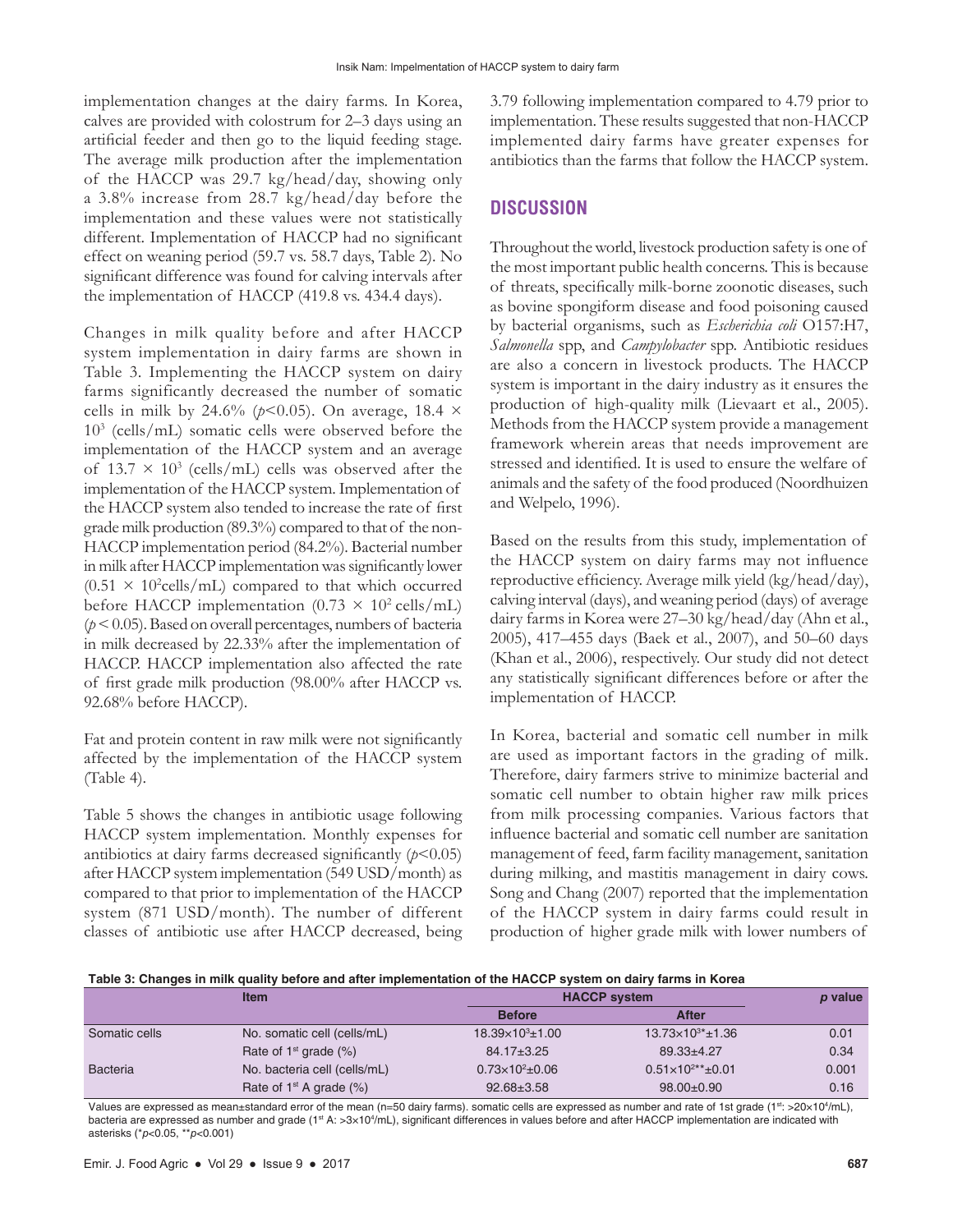#### **Table 4: Changes in milk fat and protein content before and after HACCP system implementation on dairy farms in Korea**

| <b>Item</b>  | HACCP system (%) |                 | p value |
|--------------|------------------|-----------------|---------|
|              | <b>Before</b>    | After           |         |
| Milk fat     | $3.94 \pm 0.03$  | $4.03 \pm 0.04$ | 0.12    |
| Milk protein | $3.18 \pm 0.08$  | $3.18 \pm 0.09$ | 0.98    |

Values are expressed as mean±standard error of the mean (n=50 dairy farms)

#### **Table 5: Changes in animal medicine use before and after HACCP system implementation on dairy farms in Korea**

| <b>Item</b>                                                       | HACCP system (%) | p value            |      |
|-------------------------------------------------------------------|------------------|--------------------|------|
|                                                                   | <b>Before</b>    | <b>After</b>       |      |
| Monthly expenses<br>for medicine (USD)                            | 871.94±101.09    | $549.65^*$ + 59.18 | 0.01 |
| The number of<br>different types of<br>antibiotic used<br>(month) | $4.79 \pm 0.71$  | $3.79 + 0.80$      | 0.36 |

Values are expressed as mean±standard error of the mean (n=50 dairy farms), significant differences in values before and after HACCP implementation are indicated with an asterisk (\**p*<0.05)

bacteria and somatic cells.

A portion of the general cattle health program is the administration of vaccines and medications guided by a schedule (Lievaart et al., 2005). Usually, a veterinarian gives medications or preventive treatments to cows. However, there are challenges that occur with the use of medication in dairy cattle, and the primary challenge is management. This includes, giving appropriate dosages of drugs, identification of treated animals, and most importantly, personnel compliance with the milking schedule, including the withdrawal period. Antibiotics have been used in the livestock industry for over 50 years, mainly to increase productivity and prevent various diseases. The practice of placing antibiotics in feed has become an integral part of nutritional strategies in livestock (Chinabut and Puttinaowarat, 2005). However, there is a growing concern over the extensive use of medication in the livestock industry. One concern is the opportunity for the development of antibiotic resistant pathogens and also the antibiotic residues left in animal products intended for human consumption (Chee-Sanford et al., 2001; Dowson et al., 1994; Hunter et al., 1992). The study revealed a significant reduction in monthly antibiotic expenses after implementing the HACCP system on dairy farms. A similar study showed the reduction of animal medical expenses after implementing the HACCP system in swine farms (Nam, 2010).

The HACCP system on dairy farms is composed of a prerequisite program and a HACCP management program. The prerequisite program consists of management of biosecurity, farm facilities, farm sanitation, feed medicine drinking water, disease, milking, and importation and shipment. Cho et al. (2010) suggested that implementation of the HACCP system on swine farms may provide beneficial effects, such as reduction of medical expenses, improved productivity, and increased safety of livestock products for consumers. Lee et al. (2008) also reported that implementation of the HACCP system in animal farms would improve the level of management of biological hazards in comparison to non-HACCP practicing animal farms. The decrease in somatic cell numbers in milk and expenses in veterinary medicine in HACCP practicing farms are believed to be a result of conducting the prerequisite programs.

## **CONCLUSION**

The present study investigated the influence of HACCP implementation on raw milk quality, raw milk sanitation and veterinary medicine use in dairy farms. The number of somatic cell and bacteria decreased in raw milk by implementing HACCP. A prerequisite program on dairy farm HACCP includes 7 items of farm biosecurity management, 9 items of farm facilities management, 10 items of farm sanitation management, 11 items of feed·medicine·drinking water management, 6 items of disease management, 9 items of milking management and 6 items importation and shipment management. The quality and sanitation level of raw milk is considered to be improved by a prerequisite program of the HACCP. Implementation of HACCP in dairy farm is expected to provide safer dairy products to consumer.

## **ACKNOWLEDGMENT**

The author would like to express sincere thanks to the 50 dairy farm owners for providing help and data to support this paper.

## **REFERENCES**

- Ahn, B. S., E. G. Kwon, G. H. Suh, H. J. Lee and B. K. Park. 2005. Comparison of milk composition and blood metabolites between high and low milk producing cows. Anim. Feed Sci. Technol. 47: 11-18.
- Baek, K. S., W. S. Lee, S. B. Park, B. S. Ahn, S. J. Park, H. S. Kim, S. J. Kang, B. S. Jeon and J. K. Son. 2007. Survey on reproductive traits of average and high yielding Holstein cattle. J. Embryo Trans. 22: 111-114.
- Chee-Sanford, J. C., R. I. Aminov, I. Krapac, N. Garrigues-Jeanjean and R. I. Mackie. 2001. Occurrence and diversity of tetracycline resistance genes in lagoons and groundwater underlying two swine production facilities. Appl. Environ. Microbiol. 67: 1494-1502.
- Chinabut, S. and S. Puttinaowarat. 2005. The choice of disease control strategies to strategies to secure international market access for aquaculture product-progress. In: Fish Vaccinology